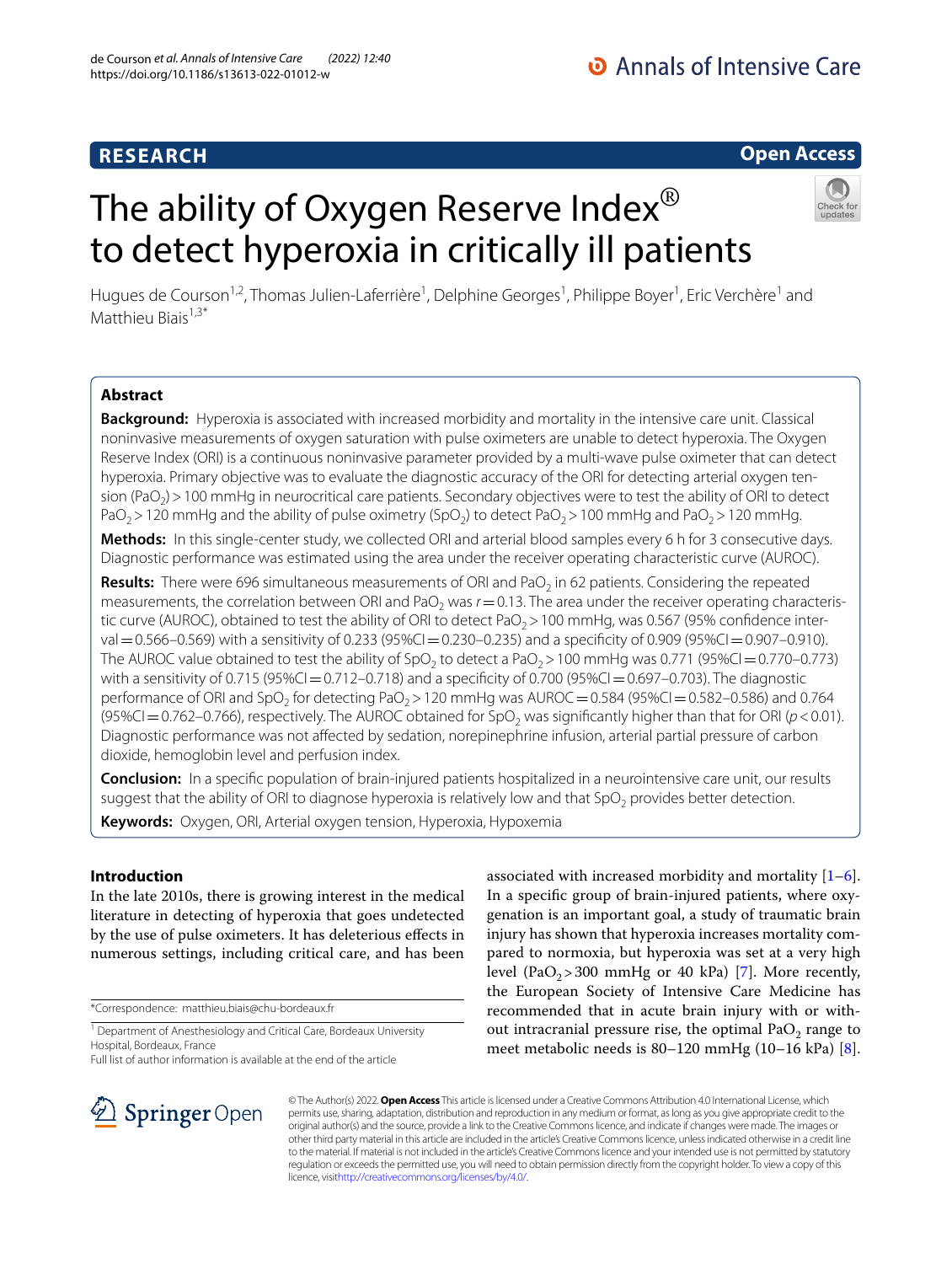Thus, because of the narrow therapeutic range, monitoring hyperoxia may be important in this patient population. To date, the diagnosis of hyperoxia requires arterial blood sampling to measure partial pressure of oxygen  $(PaO<sub>2</sub>)$ , which remains invasive and can lead to increased endoluminal contamination with repeated sampling. Arterial blood gas analyses are intermittent and do not allow continuous measurement of PaO<sub>2</sub>.

MASIMO (Irvine, USA) has developed a noninvasive, multi-wave pulse oximeter called Radical- $7^{\circledast}$ . This device incorporates a conventional pulse oximeter in conjunction with two other measurements, the perfusion index (PI) and the Oxygen Reserve Index (ORI). PI is based on the ratio of pulsatile to non-pulsatile blood fow and should reflect peripheral perfusion  $[9]$  $[9]$ . The ORI uses the Fick equation, arterial oxygen content, and venous oxygen saturation (SvO<sub>2</sub>). Indeed, arterial oxygen saturation (SaO<sub>2</sub>) increases to a maximum of 100% in hyperoxia, while SvO<sub>2</sub> continues to increase by 80% at a PaO<sub>2</sub> of 200 mmHg  $[10]$  $[10]$  $[10]$ . Thus, assuming that cardiac output and oxygen consumption are constant,  $\text{SvO}_2$  is directly proportional to  $PaO<sub>2</sub>$ , and ORI should detect changes in  $\text{SvO}_2$  when  $\text{SaO}_2$  reaches its maximum.

In a population of healthy volunteers and patients under general anesthesia in the operating room, ORI seems to be related to  $PaO<sub>2</sub>$  and could also predict desaturation before pulse oximetry  $(SpO<sub>2</sub>)$  [[11–](#page-7-6)[13](#page-7-7)]. In ICU patients, the results are still unclear because several factors (vasomotor tone, use of vasopressor, degree of sedation) may alter the plethysmographic signal. Although ORI cannot replace arterial blood gas analysis, it could avoid hyperoxia thanks to its continuous monitoring and a specifc protocol to lower the percentage of inspired oxygen. In the context of our study evaluating ORI in patients with acute brain injury, two thresholds for hyperoxia can be discussed: 100 mmHg as proposed by Massimo for ORI and 120 mmHg according to the recommendations of the European Society of Intensive Care Medicine in brain-injured patients.

The primary objective of the study was to evaluate the diagnostic accuracy of ORI for detecting  $PaO<sub>2</sub>$  > 100 mmHg. Secondary objectives were to evaluate the ability of ORI to detect  $PaO<sub>2</sub> > 120$  mmHg, the ability of  $SpO<sub>2</sub>$  to detect  $PaO<sub>2</sub> > 100$  mmHg and  $PaO<sub>2</sub>$  > 120 mmHg and to evaluate the relationship between ORI and  $PaO<sub>2</sub>$  in the ICU.

# **Materials and methods**

### **Study**

We performed this observational, single-center study in the neurological ICU of the Bordeaux University Hospital. This study was approved by the Institutional Review

Board (CERAR IRB 00010254-2018-119). According to French law, written consent was not required, and patients and/or their next of kin were informed that their anonymized data would be included in the database. No one refused to participate.

#### **Patients**

The inclusion criteria were patients aged 18 years or older, admitted to the medical-surgical neurological ICU, who had arterial access and a pulse oximetry sensor on the patient middle or index fnger (RD Rainbow Lite  $SET^M$ , Masimo, Irvine, CA), connected to a Radical-7 pulse oximeter (Masimo, Irvine, CA), and who had a blood gas measurement every 6 h according to the local protocol (GEM® Premier™ 5000, Instrumentation Laboratory, Bedford, MA, United States). There were no restrictions on ventilation mode or drug infusion.

Data were collected every 6 h for 3 consecutive days. We collected measurements of Radical- $7^{\circledast}$ : SpO<sub>2</sub>, ORI (after visual inspection of the quality and stability of the signal) and PI at the time of blood gas sampling, as well as an arterial blood gas sample.

We also collected: demographic data, reason for ICU admission, Simplifed Acute Physiology Score (SAPS II); ventilatory settings (in patients with a simple nasal cannula, FiO<sub>2</sub> was estimated as follows: oxygen flow  $(1/$ min)  $\times$  3+21) [[15\]](#page-7-8); neurological status data: Richmond Agitation Sedation Scale (RASS) if subjects were sedated or Glasgow Coma Scale (GCS) if not, and hemodynamic data. Finally, we collected information on the use of commonly used drugs that might afect vasomotion (remifentanil, sufentanil, propofol, midazolam, norepinephrine, milrinone, urapidil and nicardipine).

#### **Statistical analysis**

Because of insufficient data on ORI, no sample size calculation was performed. We chose to include every patient who met the inclusion criteria for one year. Based on usual recruitment we assumed that we would include more than 50 patients. Continuous data were reported as mean (standard deviation) or median [interquartile range] depending on the distribution of the data. Qualitative data were expressed as number (percentage). The correlation between  $PaO<sub>2</sub>$  and ORI was crudely estimated frst and considering repeated measurements second [[16\]](#page-7-9). Diagnostic performance included the ability of the ORI to detect a PaO<sub>2</sub> greater than 100 mmHg and greater than 120 mmHg. We also evaluated the ability of  $SpO<sub>2</sub>$ to detect a PaO<sub>2</sub> greater than 100 mmHg and greater than 120 mmHg. Diagnostic performance was estimated by the area under the receiver operating characteristic curve (AUROC), positive predictive value (PPV), and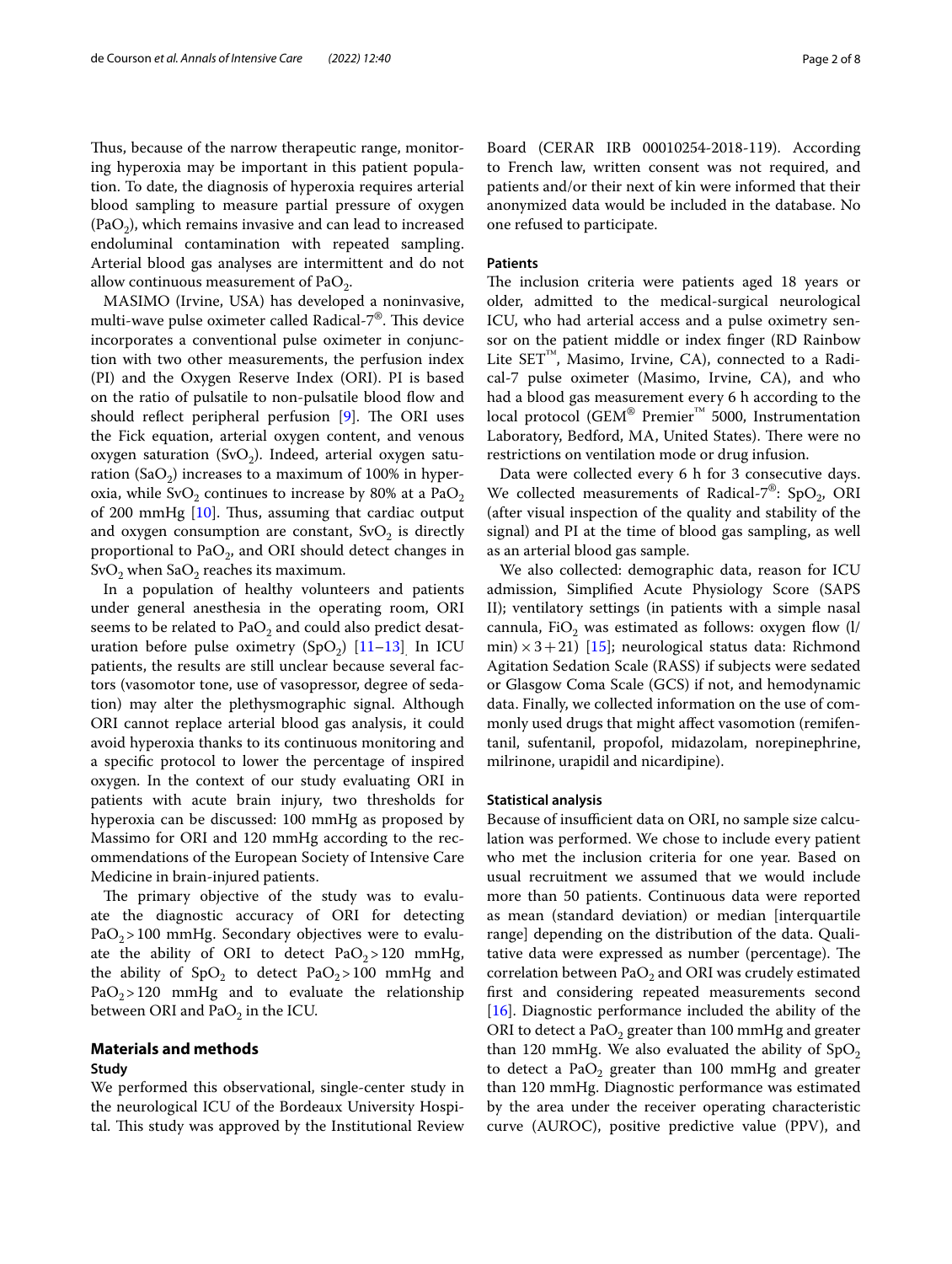negative predictive value (NPV). Because of repeated measurements, 95% confdence intervals (CI) around the parameters were estimated using a 1000 individual bootstrap. The influence of different factors such as  $PaCO<sub>2</sub>$ , hemoglobin, perfusion index, or norepinephrine dose on the diagnostic performance of ORI was estimated by using the semiparametric approach proposed by Farragi et al.  $[17]$  $[17]$ . The data analysis and the statistical plan were written and submitted to the Institutional Review Board (CERAR IRB 00010254-2018-119) before accessing the data. All analyses were performed using R version 4.0.3 (Vienne, Austria).

### **Results**

### **Patients**

We included 62 patients between August 2018 and August 2019. The main characteristics are listed in Table [1.](#page-2-0) Patients had a high SAPS 2 score (mean: 43), were frequently hospitalized after subarachnoid hemorrhage (66%), and were intubated in 53% of cases. Subjects were included in the early days of hospitalization in ICU (median: 3rd). Measurements were mostly performed without sedation. Of the 744 measurements, 714  $PaO<sub>2</sub>$  $(242$  of which > 100 mmHg and 82 of which > 120 mmHg)

<span id="page-2-0"></span>

|  | <b>Table 1</b> Patients characteristics $(n=62)$ |  |
|--|--------------------------------------------------|--|
|--|--------------------------------------------------|--|

| Age (years)                                         | 57(13)   |  |
|-----------------------------------------------------|----------|--|
| Sex                                                 |          |  |
| Female                                              | 40 (66)  |  |
| Body mass index ( $kg/m2$ )                         | 26(5)    |  |
| Reason for admission                                |          |  |
| Sub-arachnoid hemorrhage                            | 41 (66)  |  |
| Hemorrhagic stroke                                  | 13(21)   |  |
| Ischemic stroke                                     | 3(5)     |  |
| Other                                               | 5(8)     |  |
| Preexisting condition                               |          |  |
| High blood pressure                                 | 30 (48%) |  |
| Coronary heart disease                              | 3(5%)    |  |
| Active tobacco smoking                              | 24 (39%) |  |
| Dyslipidemia                                        | 9(15%)   |  |
| Obesity (body mass index $>$ 30 kg/m <sup>2</sup> ) | 12 (19%) |  |
| Chronic obstruction pulmonary disease               | 3(5%)    |  |
| Peripheral arterial disease                         | 3/(5%)   |  |
| SAPS II score                                       | 43 (19)  |  |
| Intubation                                          |          |  |
| Yes                                                 | 47 (76)  |  |
| Delay between admission and inclusion               |          |  |
|                                                     |          |  |

Data are expressed as mean (standard deviation), median [25–75% interquartile range] or count (percentage%) as appropriate

*SAPS* Simplifed Acute Physiology Score



<span id="page-2-1"></span>and 698 ORI values (98 of which>0.0) were recorded with a total of 696 simultaneous measurements (Fig. [1](#page-2-1)). All ORI values were included, regardless of the PI value. Missing data were not considered in the statistical analysis.

#### **Correlation between ORI and PaO<sup>2</sup>**

Blood gas analysis and ORI data are shown in Table [2](#page-3-0). The conditions during the measurements are listed in Table [3](#page-4-0). For all measurements, crude correlation between ORI and PaO<sub>[2](#page-5-0)</sub> was  $r = 0.16$ ;  $p < 0.001$  (Fig. 2); when repeated measurements were taken into account correlation was  $r = 0.13$  $r = 0.13$  $r = 0.13$ ;  $p < 0.001$  (Additional file 1: Fig. S1).

#### **The ability of ORI and SpO2 to predict hyperoxia**

The ability of ORI to predict  $PaO<sub>2</sub> > 100$  mmHg was low;  $\text{AUROC} = 0.567$  [95% CI=0.566-0.569] (Fig. [3](#page-6-1)). The abilities of ORI to predict  $PaO<sub>2</sub>$  > 120 mmHg and the ability of  $SpO<sub>2</sub>$  to predict hyperoxia, defined by PaO<sub>2</sub> > 100 mmHg and > 120 mmHg are shown in Table [4](#page-5-1). AUROC, which was generated for  $SpO<sub>2</sub>$ , was significantly diferent from AUROC generated for ORI in order to detect hyperoxia (Fig. [3](#page-6-1)). An  $SpO<sub>2</sub>$  value less than or equal to 94% allows a  $PaO<sub>2</sub>$  > 100 mmHg to be excluded with a sensitivity of 100%. An  $SpO<sub>2</sub>$  value less than or equal to 95% allows to exclude with a sensitivity of 100% a PaO<sub>2</sub>>120 mmHg. Diagnostic performance did not appear to be afected by sedation, norepinephrine infusion, PaCO<sub>2</sub> value, hemoglobin value and perfusion index (Additional fle [2](#page-6-2): Fig. S2, Additional fle [3:](#page-6-3) Fig. S3).

### **Discussion**

Our results, based on a large number of simultaneous measurements of PaO<sub>2</sub> and ORI performed in a neuro-ICU population, show that: (i) the ability of ORI to detect hyperoxia (defined by  $PaO<sub>2</sub> > 100$  mmHg or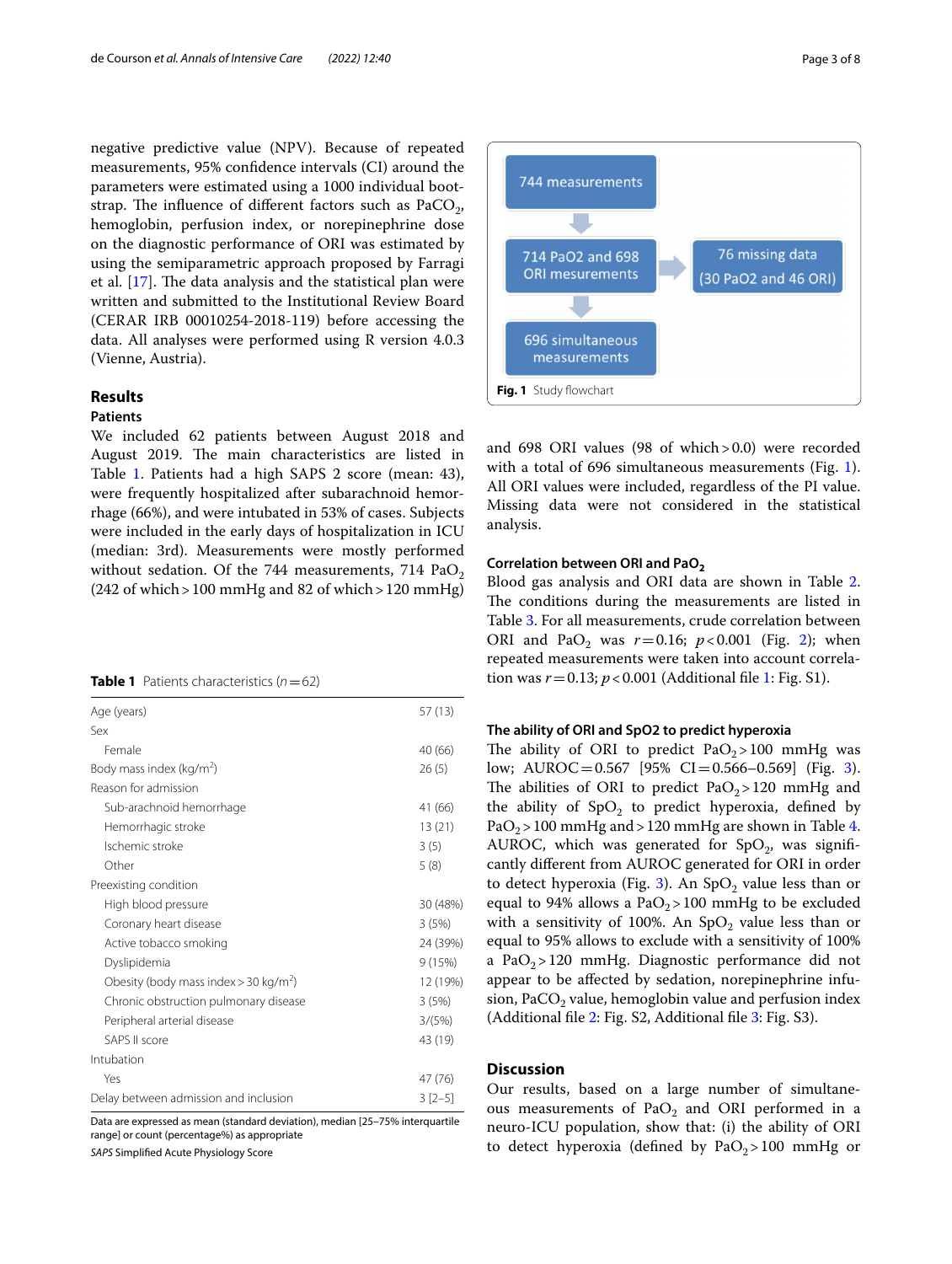#### <span id="page-3-0"></span>**Table 2** Blood gas analysis and ORI data

|                                                  | Number of data analyzed | Mean (standard<br>deviation) or<br>number (%) |  |
|--------------------------------------------------|-------------------------|-----------------------------------------------|--|
| Pulse oximetry (%)                               | 712                     | 97(2)                                         |  |
| Oxygen Reserve Index (no units)                  | 698                     | 0.08(0.25)                                    |  |
| Number of Oxygen Reserve Index measurements > 0  | 698                     | 99 (14)                                       |  |
| Perfusion index (no units)                       | 682                     | 2.9(1.8)                                      |  |
| pH (no units)                                    | 716                     | 7.45(0.04)                                    |  |
| $PaO2$ (mmHg)                                    | 714                     | 96(23)                                        |  |
| $PaCO2$ (mmHg)                                   | 715                     | 38(5)                                         |  |
| Hemoglobin (g/dl)                                | 699                     | 11.0(1.7)                                     |  |
| Number of PaO <sub>2</sub> measurements > 100mHg | 714                     | 244 (34)                                      |  |

Data are expressed as mean (standard deviation)

*PaO2* partial pressure of oxygen

*PaCO2* partial pressure of carbon dioxide

PaO<sub>2</sub>>120 mmHg) was low; (ii) the diagnostic performance of  $SpO<sub>2</sub>$  to detect hyperoxia was better than that of ORI, and that (iii) ORI and  $PaO<sub>2</sub>$  were poorly correlated. Diagnostic performance did not appear to be afected by patient conditions such as perfusion index, use of vasoactive drugs such as norepinephrine, or metabolic parameters ( $PCO<sub>2</sub>$  and hemoglobin). We chose to investigate two  $PaO<sub>2</sub>$  thresholds. The definition of hyperoxia is not uniform and it seemed interesting to us to study the threshold proposed by Masimo for the capacities of the ORI (100 mmHg) and the threshold used in our population of brain-injured patients (120 mmHg).

Several studies suggest that hyperoxia may increase both morbidity and mortality. In a large multicenter cohort study of patients resuscitated from cardiac arrest, excessive oxygen tension was associated with an increased risk of in-hospital death [[18](#page-7-11)]. A meta-analysis that included 25 randomized control trials involving more than 16,000 patients with sepsis, critical illness, stroke, trauma, myocardial infarction, or cardiac arrest, as well as patients undergoing emergency surgery, showed that liberal oxygen therapy increased mortality without improving other outcomes important to the patient [\[19\]](#page-7-12). Other work has found that short-term hyperoxia after intubation in the emergency department was associated with increased mortality in the intensive care unit [\[20](#page-7-13)]. Randomized controlled trials have shown that lower oxygenation targets (PaO<sub>2</sub> < 100 mmHg  $\left($  < 13 kPa) and SpO<sub>2</sub> < 97%) are associated with higher survival rates and shorter duration of mechanical ventilation in ICU patients [[21,](#page-7-14) [22](#page-7-15)]. However, the data are not entirely conclusive, as some studies have reached diferent conclusions. Two recent randomized control trials failed to fnd a beneft of normoxia compared with moderate hyperoxia [\[23,](#page-7-16) [24](#page-7-17)].

Under study conditions, we found no association between ORI and PaO<sub>2</sub> levels. Although we acknowledge that the ORI is not marketed as a noninvasive PaO<sub>2</sub> monitor, our results are not consistent with previous studies. This may be explained by several factors. Several positive studies have focused on the ability of the ORI to predict desaturations in the operating room, in pediatrics, in emergencies, in obese patients, or in thoracic surgery  $[14, 25-29]$  $[14, 25-29]$  $[14, 25-29]$  $[14, 25-29]$  $[14, 25-29]$ . These results are very interesting, but address a completely diferent question than ours (desaturation versus prediction of hyperoxia). Other works found a good correlation between ORI and  $PaO<sub>2</sub>$ . These studies included healthy volunteers or surgical patients under general anesthesia [[10](#page-7-5)[–13](#page-7-7)]. In a study of 20 healthy volunteers, Vos et al. found a strong and positive correlation between ORI and PaO<sub>2</sub>  $(R=0.8)$  [[13](#page-7-7)]. In studies conducted in the operating room, a correlation between ORI and PaO<sub>2</sub> was found, ranging from  $r^2$  = 0.54 to  $r^2$  = 0.71 (12,13). In another study, ORI was found to be able to detect  $PaO<sub>2</sub> > 100$  mmHg (threshold = 0.24) [[12\]](#page-7-21). Compared to patients under general anesthesia in the operating room, patients in the ICU difer in many ways. General infammation can cause peripheral edema, which can alter the plethysmographic signal. ICU patients are more likely to receive vasoactive medications that may alter vasomotor tone, but they do not appear to alter the diagnostic performance of ORI in our study.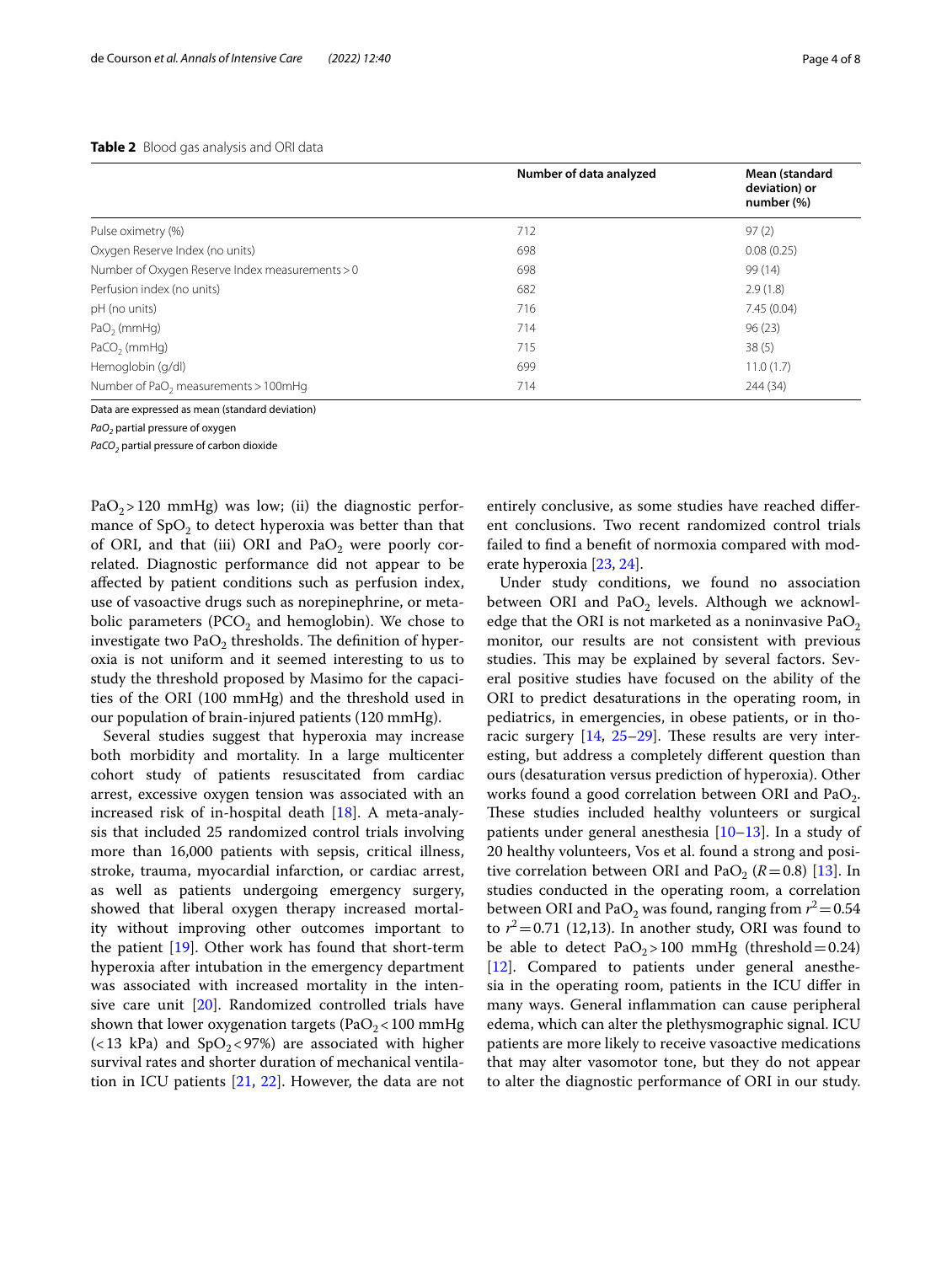#### <span id="page-4-0"></span>**Table 3** Measurement conditions

|                                     | Number (percentage) or median<br>[25-75% interquartile range] |
|-------------------------------------|---------------------------------------------------------------|
| Intubation                          |                                                               |
| Yes                                 | 391 (53)                                                      |
| No                                  | 341 (47)                                                      |
| Ventilation mode (If intubated)     |                                                               |
| Controlled                          | 181 (46)                                                      |
| Spontaneous                         | 210 (54)                                                      |
| Ventilation mode (If not intubated) |                                                               |
| Non-invasive ventilation            | 8(2)                                                          |
| High-flow nasal cannula oxygen      | 34 (10)                                                       |
| Nasal cannula                       | 299 (88)                                                      |
| Mean arterial pressure (mmHg)       | 93 (22)                                                       |
| Heart rate (BPM)                    | 79 (19)                                                       |
| Pulse pressure (mmHg)               | 78 (18)                                                       |
| Norepinephrine infusion             |                                                               |
| Yes                                 | 218 (32)                                                      |
| Dose (µg/kg/min)                    | 0.39(0.33)                                                    |
| Milrinone                           |                                                               |
| Yes                                 | 67 (10)                                                       |
| Dose (µg/kg/min)                    | $1.9$ [0.8-2.0]                                               |
| Urapidil                            |                                                               |
| Yes                                 | 84 (12)                                                       |
| Dose (mg/h)                         | 50 [20-60]                                                    |
| Nicardipine                         |                                                               |
| Yes                                 | 28(4)                                                         |
| Dose (mg/h)                         | $8[6-9]$                                                      |
| Sedation                            |                                                               |
| Yes                                 | 101 (15)                                                      |
| No                                  | 585 (85)                                                      |
| RASS score (if sedation)            |                                                               |
| $-5$                                | 83 (86)                                                       |
| $-4$                                | 13 (13)                                                       |
| $-3$ to 2                           | 1(1)                                                          |
| Glasgow score (If no sedation)      |                                                               |
| $3 - 7$                             | 32(8)                                                         |
| $8 - 11$                            | 103 (26)                                                      |
| $11 - 15$                           | 259 (66)                                                      |
| Propofol                            |                                                               |
| Yes                                 | 59(9)                                                         |
| Dose (mg/h)                         | 200 [120-240]                                                 |
| Sufentanil                          |                                                               |
| Yes                                 | 117 (17)                                                      |
| Dose (µg/h)<br>Midazolam            | 40 [20-60]                                                    |
| Yes                                 |                                                               |
| Dose (mg/h)                         | 59(9)                                                         |
|                                     | 10 [5-20]                                                     |

Anesthesia patients are also all perfectly quiet, which is not the case in the ICU; this element could also explain a signal alteration in the ICU. All these elements could partially explain our results.

ORI has been much less studied in the ICU. To our knowledge, the only study that investigated ORI in the ICU found a signifcant reduction in hyperoxia when using an ORI-based protocol [[30\]](#page-7-22). In this monocentric study, patients with ORI monitoring were more likely to be ventilated with a FiO2 of 0.21, which probably secured the main outcome. The results of our study suggest that ORI does not seem to be suitable for detecting hyperoxia situations in the ICU. Moreover, there seem to be very large individual variations (Fig. [2\)](#page-5-0).

Our study has several limitations. First, we measured a Pa $O_2$  greater than 100 mmHg in 34% of cases, which is less than in other studies [\[4](#page-7-23), [20,](#page-7-13) [31](#page-7-24)]. However, the sensitivity and specifcity of a test are not afected by the prevalence of the disease. We may already have restrictive oxygen targets in our ICU because nurses are allowed to lower the inspiratory  $O_2$  fraction when  $SpO_2$ is higher than physician orders, and repeated arterial blood gas measurements have been used to lower  $FiO_2$ , which is done routinely. However, lowering  $FiO<sub>2</sub>$  based on ORI was not allowed. In particular, we found a single PaO<sub>2</sub> measurement higher than 200 mmHg, which precluded analysis of ORI in the presence of high hyperoxia  $(PaO<sub>2</sub>>200$  mmHg). Considering the medical literature, it seems unethical to voluntarily increase  $PaO<sub>2</sub>$  in ICU patients to study the correlation. Second, all ORI values were considered, regardless of the PI value. This can be considered a limitation since a minimum PI is required to obtain adequate ORi measurements. Third, we have 46 missing data, which is low given the number of measurements we performed, but they may have been emergencies in unstable patients in whom our team could have increased FiO<sub>2</sub>. Finally, our results focused on a very specifc population of brain-injured patients, mostly after subarachnoid hemorrhage, for whom  $PaO<sub>2</sub>$  values are challenging in both respects. The results remain to be confrmed in other populations.

### **Conclusion**

Under the conditions of the study, our results suggest that ORI is unable to detect hyperoxia and that ORI and  $PaO<sub>2</sub>$  are poorly correlated in neurocritical care patients.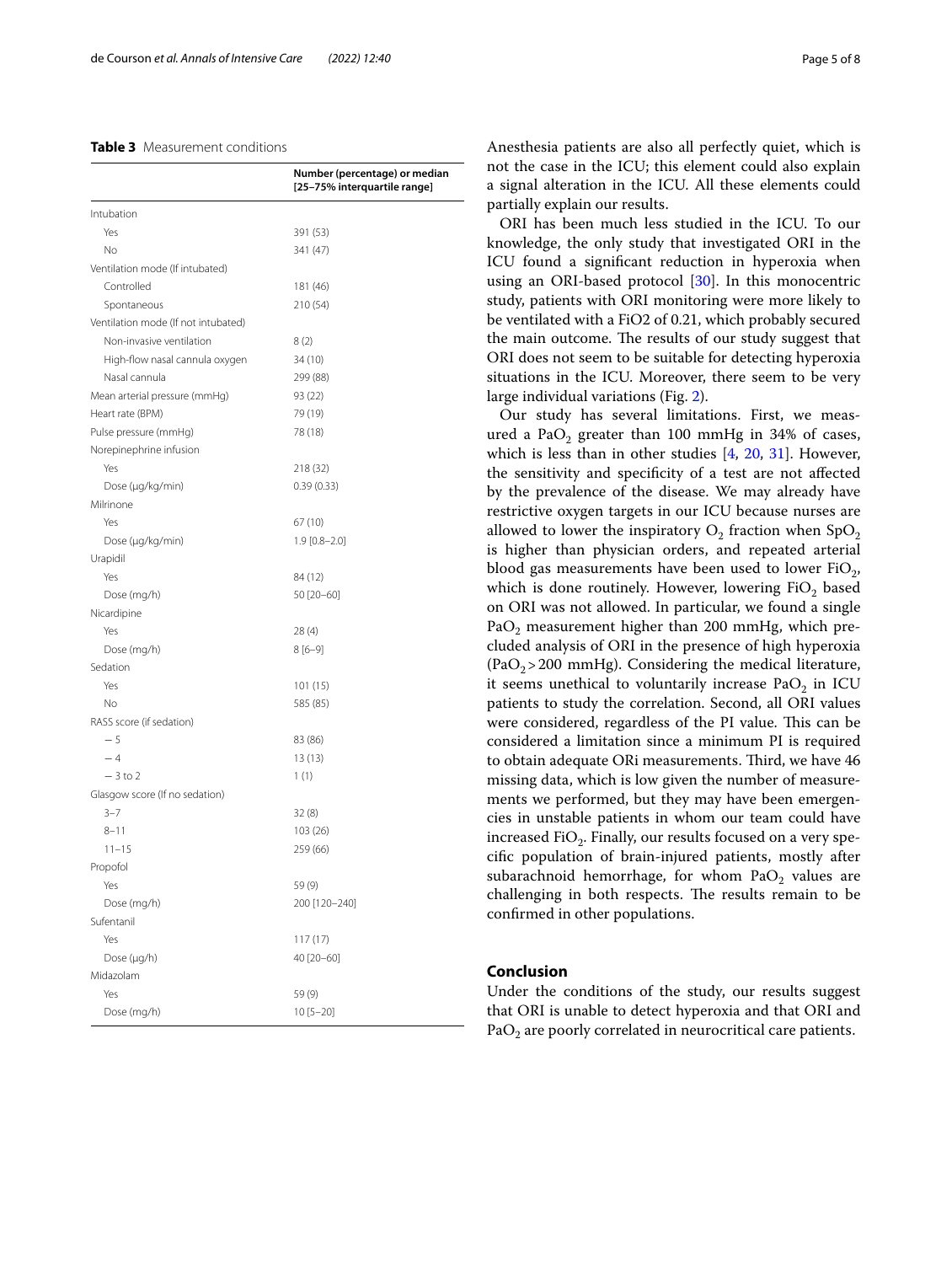

<span id="page-5-1"></span><span id="page-5-0"></span>**Table 4** Diagnostic performance of ORI and SpO<sub>2</sub> to detect PaO<sub>2</sub> > 100 mmHg and PaO<sub>2</sub> > 120 mmHg

| Parameter        | Hyperoxia<br>threshold | <b>AUROC</b><br>[CI95%]    |       | Youden index Best threshold | Sensitivity<br>[CI95%]     | Specificity<br>[CI95%]     | <b>PPV</b><br>[CI95%]      | <b>NPV [CI95%]</b>         |
|------------------|------------------------|----------------------------|-------|-----------------------------|----------------------------|----------------------------|----------------------------|----------------------------|
| ORI              | $100 \text{ mm}$ Hq    | 0.567<br>$[0.566 - 0.569]$ | 0.140 | 0.005                       | 0.233<br>$[0.230 - 0.235]$ | 0.907<br>[0.907-0.910]     | 0.567<br>$[0.563 - 0.571]$ | 0.696<br>$[0.694 - 0.698]$ |
| SpO <sub>2</sub> | 100 mmHg               | 0.771<br>$[0.770 - 0.773]$ | 0.416 | 97.5                        | 0.715<br>$[0.712 - 0.718]$ | 0.700<br>[0.697-0.703]     | 0.555<br>$[0.552 - 0.558]$ | 0.826<br>$[0.824 - 0.828]$ |
| ORI              | $>120$ mmHq            | 0.584<br>$[0.582 - 0.586]$ | 0.182 | 0.065                       | 0.289<br>$[0.285 - 0.294]$ | 0.892<br>$[0.891 - 0.893]$ | 0.257<br>$[0.254 - 0.260]$ | 0.906<br>[0.905-0.907]     |
| SpO2             | $>120$ mmHq            | 0.764<br>$[0.762 - 0.766]$ | 0.420 | 97.5                        | 0.799<br>$[0.795 - 0.803]$ | 0.623<br>$[0.620 - 0.626]$ | 0.218<br>$[0.216 - 0.220]$ | 0.959<br>$[0.958 - 0.960]$ |

*AUROC* area under the receiver operating characteristic curve, *NPV* negative predictive value, *ORI* Oxygen Reserve Index, *PPV* positive predictive value, *SpO2*: pulse oximetry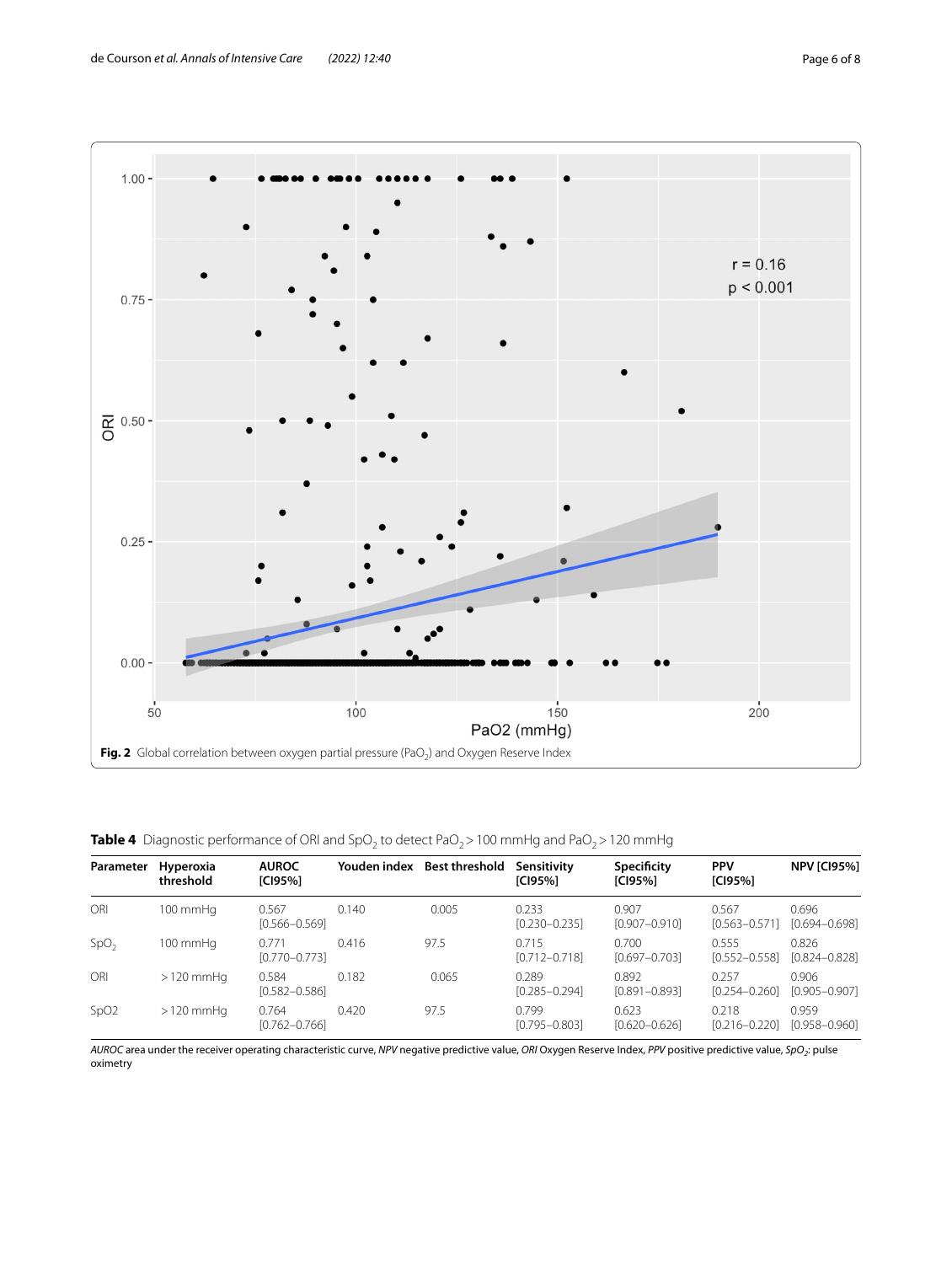

<span id="page-6-1"></span> $(PaO<sub>2</sub>) > 120$  mmHg

#### **Abbreviations**

AUROC: Area under the receiver operating characteristic curve; CI: Confdence interval; FiO<sub>2</sub>: Fraction of inspired oxygen; ICU: Intensive Care Unit; kPa: Kilopascals; mmHg: Millimeters of mercury; NPV: Negative predictive value; ORI: Oxygen Reserve Index; PaCO<sub>2</sub>: Carbon dioxide arterial partial pressure; PaO<sub>2</sub>: Arterial oxygen tension; PI: Perfusion index; PPV: Positive predictive value; SaO<sub>2</sub>: Arterial oxygen saturation; SAPS II: Simplified Acute Physiology Score;  $SpO<sub>2</sub>$ : Pulse oximetry; SvO<sub>2</sub>: Venous oxygen saturation.

### **Supplementary Information**

The online version contains supplementary material available at [https://doi.](https://doi.org/10.1186/s13613-022-01012-w) [org/10.1186/s13613-022-01012-w.](https://doi.org/10.1186/s13613-022-01012-w)

<span id="page-6-0"></span>**Additional fle 1: Fig. S1.** Repeated-measurements correlation between oxygen partial pressure (PaO<sub>2</sub>) and Oxygen Reserve Index.

Additional file 2: Fig. S2. Area Under the Receiving operating characteristics (AUROC) curves according to norepinephrine dosage and dioxide carbon arterial partial pressure (PaCO<sub>2</sub>) value. Hyperoxemia defined by a PaO<sub>2</sub> > 100 mmHg. Hyperoxemia defined by a PaO<sub>2</sub> > 120 mmHg

Additional file 3: Fig. S3. Area Under the Receiving operating characteristics (AUROC) curves according to hemoglobin et perfusion index. A Hyperoxemia defined by a PaO<sub>2</sub> > 100 mmHg; B Hyperoxemia defined by a Pa $O<sub>2</sub>$  > 120 mmHg.

#### **Acknowledgements**

The authors thank Catherine Bigotto and Laure Estève for technical support.

#### **Author contributions**

HdC: study design and data analysis, patient recruitment, writing paper; JTL: patient recruitment and data analysis, writing paper; DG: patient recruitment and data analysis, writing paper; PB: patient recruitment, revision of the manuscript; EV: patient recruitment; revision of the manuscript; MB: study design and data analysis, patient recruitment, writing paper. All authors read and approved the fnal manuscript.

#### **Funding**

This work was supported by institutional funds.

#### **Availability of data and materials**

The datasets used and/or analyzed during the current study are available from the corresponding author on reasonable request.

#### **Declarations**

### **Ethics approval and consent to participate**

This study received approval from the Institutional Review Board (CERAR IRB 00010254-2018-119). According to French law, written consent was unnecessary, and the patients and/or next of kin were informed about the inclusion of their anonymized data in the database.

#### <span id="page-6-2"></span>**Consent for publication**

Not applicable.

#### **Competing interests**

<span id="page-6-3"></span>Pr. Biais received honoraria from Edwards Lifesciences, Irvine, California, and Pulsion Medical System, Munich, Germany, for lectures. The other authors declare no competing interests.

#### **Author details**

<sup>1</sup> Department of Anesthesiology and Critical Care, Bordeaux University Hospital, Bordeaux, France. <sup>2</sup>Institut National de la Santé et de la Recherche Médicale, UMR 1219, Bordeaux Population Health Research Center, CHU Bordeaux, Université de Bordeaux, Bordeaux, France.<sup>3</sup> Biology of Cardiovascular Diseases, Institut National de la Santé et de la Recherche Médicale, U1034, Pessac, France. 4 Service d'Anesthésie-Réanimation, Groupe Hospitalier Pellegrin, Place Amélie Raba Léon, 33000 Bordeaux, France.

#### Received: 28 December 2021 Accepted: 18 April 2022 Published online: 16 May 2022